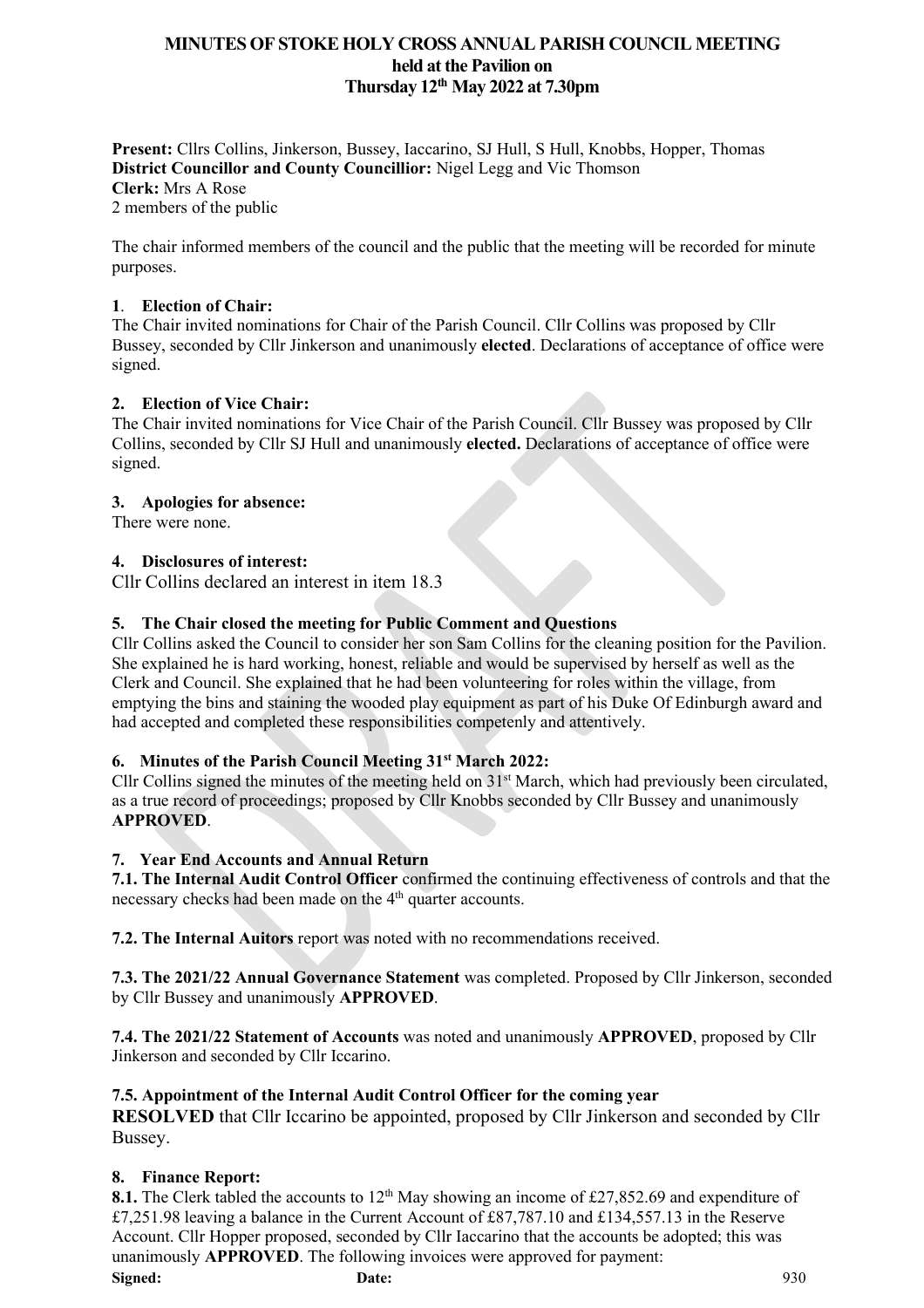| <b>PAY TYPE</b> | <b>PAYEE</b>                          | <b>DESCRIPTION</b>                                                                    | <b>ACTUAL</b> | <b>VAT</b>        | <b>PAYE</b> |
|-----------------|---------------------------------------|---------------------------------------------------------------------------------------|---------------|-------------------|-------------|
|                 |                                       |                                                                                       | <b>AMOUNT</b> |                   |             |
| <b>BACS</b>     | Paperstone (AP)                       | Stationary                                                                            | 52.88         | 10.57             |             |
| <b>BACS</b>     | Danny Morely<br>(AP)                  | Repair posts to Pavilion car park                                                     | 160.00        |                   |             |
| <b>BACS</b>     | Arthur J Gallagher<br>Insurance (AP)  | Insurance                                                                             | 1629.52       |                   |             |
| $\rm SO$        | A Rose (AP)                           | Clerk salary April                                                                    | 838.72        |                   |             |
| <b>BACS</b>     | Maryanna Lingi<br>(AP)                | Cleaning Pavilion Mar 22                                                              | 108.00        |                   |             |
| $\rm DD$        | <b>NEST</b>                           | Clerk Pension April                                                                   | 89.11         |                   |             |
| <b>BACS</b>     | <b>Anne Barnes</b>                    | <b>Internal Auditor</b>                                                               | 88.00         |                   |             |
| <b>BACS</b>     | Viking                                | Stationary                                                                            | 19.78         | 3.96              |             |
| <b>BACS</b>     | <b>HMRC</b>                           | TAX & NI $(6^{th}$ Apr - $5^{th}$ May)                                                |               |                   | 72.47       |
| <b>BACS</b>     | A Rose                                | Expenses (M Gaze & Co Ltd -<br>emptying septic tank)                                  | 440.00        |                   |             |
| <b>BACS</b>     | A Rose                                | Expenses (Grounhog hardware<br>posts and postmix)                                     | 142.86        | 28.58             |             |
| <b>BACS</b>     | A Rose                                | <b>Expenses</b> (Planning application<br>to discharge conditions to<br>Pavilion hall) | 142.83        | 5.37              |             |
| <b>BACS</b>     | A Rose                                | <b>WAH Allowance</b>                                                                  | 13.00         |                   |             |
| <b>BACS</b>     | S Collins                             | Expenses (Groundhog hardware<br>sadolin and paintbrush)                               | 47.76         | 9.54              |             |
| <b>BACS</b>     | S Collins                             | Expenses (Wood finishes direct<br>sadolin)                                            | 64.92         | 12.98             |             |
| <b>BACS</b>     | S Collins                             | Expenses (B&Q paint and<br>brushes)                                                   | 24.75         |                   |             |
| <b>BACS</b>     | S Collins                             | Expenses (Groundhog hardware<br>brushes and sadolin                                   | 25.54         | $\overline{5.11}$ |             |
| <b>BACS</b>     | S Collins                             | Expenses (paint and paper paint)                                                      | 23.33         | 4.67              |             |
| <b>BACS</b>     | Compliance<br><b>Building Control</b> | Initial notice to LA                                                                  | 1500.00       | 300.00            |             |
| <b>BACS</b>     | CG Engineering                        | Welding to slide                                                                      | 80.00         |                   |             |
| <b>BACS</b>     | <b>NPTS</b>                           | Subscription 2022/23                                                                  | 342.37        |                   |             |
| <b>BACS</b>     | <b>Ingram Homes</b>                   | Works to ensure planning<br>permission did not lapse<br>concrete / labour             | 386.00        | 77.20             |             |
| <b>BACS</b>     | $\overline{\text{CGM}}$               | Grass maintenance                                                                     | 418.47        | 83.69             |             |
|                 |                                       | <b>TOTAL £</b>                                                                        | 6637.84       | 541.67            | 72.47       |

# **Receipts this month:**

| <b>DATE</b> | <b>ACCOUNT</b>  | <b>RECEIVED FROM</b>             | <b>AMOUNT</b> |
|-------------|-----------------|----------------------------------|---------------|
| 01/04/22    | Barclays        | SHC Pre-school Mar 22 rent       | 545.70        |
| 05/04/22    | <b>Barclays</b> | Hall Hire (Band Practice)        | 15.00         |
| 12/04/22    | <b>Barclays</b> | Hall hire (band practice)        | 15.00         |
| 19/04/22    | <b>Barclays</b> | SNDC grant for Wildflower meadow | 300.00        |
| 29/04/22    | <b>Barclays</b> | SHC Pre-school Apr 22 rent       | 275.40        |
| 03/05/22    | <b>Barclays</b> | Hall hire (band practice)        | 15.00         |
| 03/05/22    | <b>Barclays</b> | SNDC precept                     | 24,873.87     |
| 03/05/22    | <b>Barclays</b> | HMRC VAT return                  | 1812.72       |
|             |                 | <b>TOTAL</b>                     | 27,852.69     |

# **Responsible Finance Officer Report:**

| <b>DETAILS</b>                         | <b>CREDIT</b> | <b>DEBIT</b> | <b>TOTAL</b> |
|----------------------------------------|---------------|--------------|--------------|
| CASH BOOK BALANCE BROUGHT FORWARD      | 67,186.39     |              |              |
| (COMMUNITY ACCOUNT) A                  |               |              |              |
| RECEIPTS THIS MONTH (COMMUNITY ACCOUNT | 27,852.69     |              |              |
| LISTED ABOVE) <b>B</b>                 |               |              |              |
| PAYMENTS THIS MONTH (LISTED ABOVE) C   |               | 7.251.98     |              |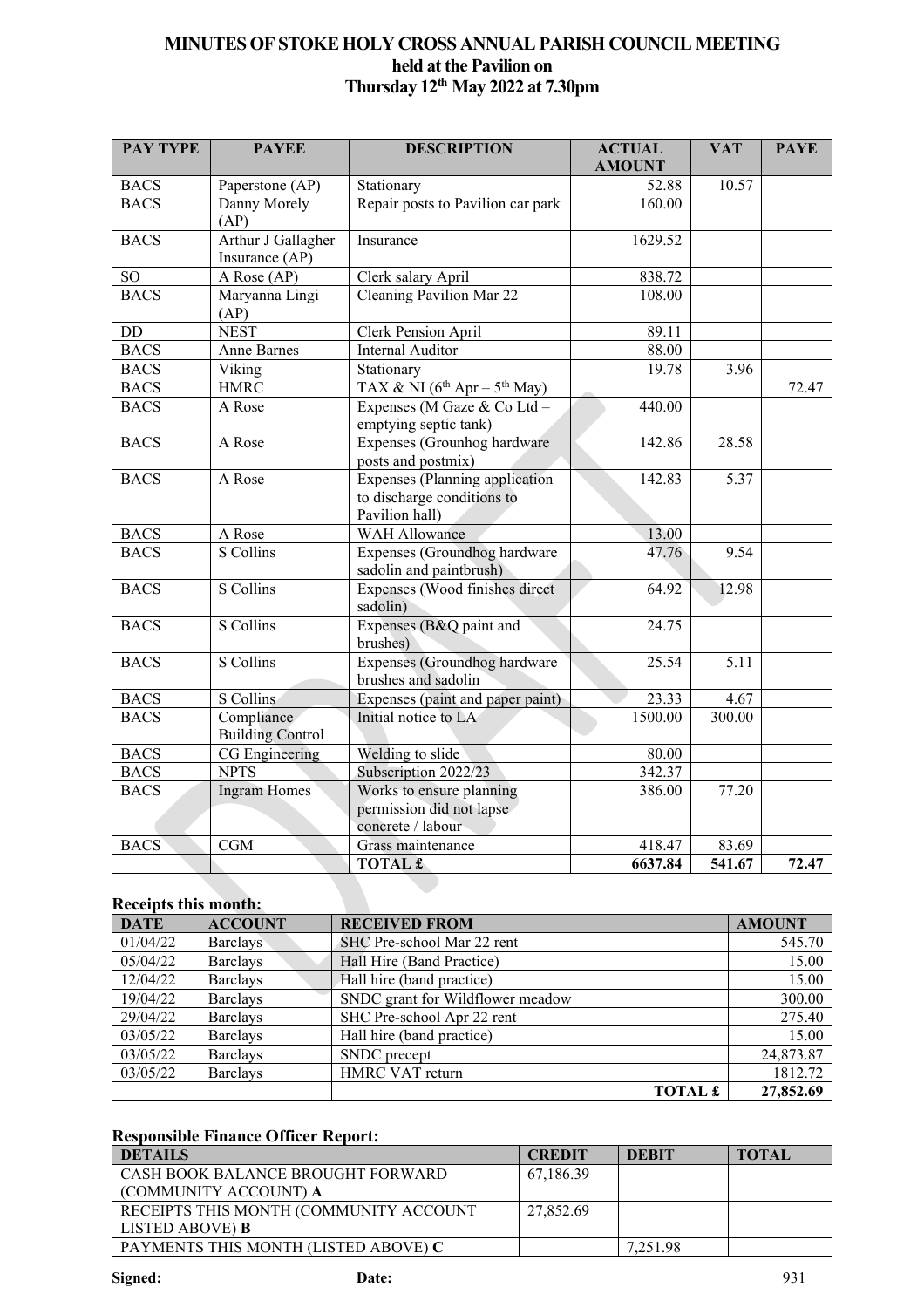| <b>CASHBOOK BALANCE CARRIED FORWARD (=A+B-</b><br>C) COMMUNITY ACCOUNT BALANCE |  | 87,787.10  |
|--------------------------------------------------------------------------------|--|------------|
| <b>BUSINESS SAVER ACCOUNT BALANCE (INC.</b><br><b>INTEREST</b>                 |  | 134,557.13 |

| <b>DETAILS</b>                                      | <b>S106</b> | CIL        | <b>TOTAL</b> |
|-----------------------------------------------------|-------------|------------|--------------|
| <b>NEW PAVILION</b>                                 | 148.381.73  | 132,772.31 | 281,154.04   |
| PLAY EQUIPMENT (if cannot be allocated to Pavilion) | 80,878,57   |            | 80,878.57    |
| TOTAL                                               |             |            | 362,032.61   |

**8.2. Community Infrastructure Levy** annual report from 1<sup>st</sup> April 2021 to 31<sup>st</sup> March 2022 was unanimously **APPROVED**.

## **8.3. Grant**

After reviewing the grant request from Stoke Holy Cross with Dunston Churches it was **APPROVED** to award £500.00 towards the running of the post office at the Church Hall once a week. If the post office was to be increased to two days a week then a further £500.00 would be awarded. Majority were in favour with one objection. Proposed by Cllr Jinkerson and seconded by Cllr Thomas.

#### **9. Election of Parish Council committee members:**

9.1. Playing Field Committee: Cllrs Jinkerson, Nobbs, Hopper and Thomas, with Cllr Jinkerson as Chair. This was unanimously **APPROVED**.

9.2. Planning Committee: Cllrs Bussey, Collins, Iaccarino and Thomas, with Cllr Bussey as Chair. This was unanimously **APPROVED.**

9.3. Data Protection Committee: Cllrs Collins, Bussey and Jinkerson, with Cllr Collins as Chair. This was unanimously **APPROVED**.

#### **10. Election of Representatives:**

Six Strategic Meetings: Cllrs Bussey and SJ Hull were appointed as representatives.

Allotment Association: Cllr Hopper was appointed as the representative.

Pre-School: Cllr Iaccarino was appointed as the representative.

New Pavilion Working Group: Cllrs Bussey, SJ Hull, Iaccarino and Thomas were appointed as representatives.

Facebook: Cllr Collins and Parish Clerk were appointed as representatives.

SAM2 Machines: Cllr SJ Hull was appointed as representatives with Mr Dennis as volunteer to help manage the data from the SAM2 machines.

Weekly and Monthly Play Area Inspections: The Council's caretaker was appointed to carry out the inspections.

## **11. New Pavilion Working Group**

Cllr Bussey updated the Council on progress with the new Pavilion Hall. It was discussed that the group are actively chasing funding opportunities towards the project. It was agreed to send a letter to John Fuller, the leader of South Norfolk District Council to explain our position and to ask for help to ensure the project continues to move forward.

## **12. Planning Applications:**

2022/0698: Land adjacent to 51 Broomefield Road; New two storey dwelling with associated driveway extension – The layout of the estate was designed to prevent to a large extent concern for properties in the adjacent estate. For this reason, a buffer was left between the Broomfield houses and the boundary to 5 acres. The Council believes, this buffer should be retained. The suggested development is on higher ground than Five Acres and this makes the situation worse from an overlooking point of view to 41 & 43 Five acres. We also are concerned over the method of access which may be workable with the current owners but as there is no separate

**Signed: Date:** 932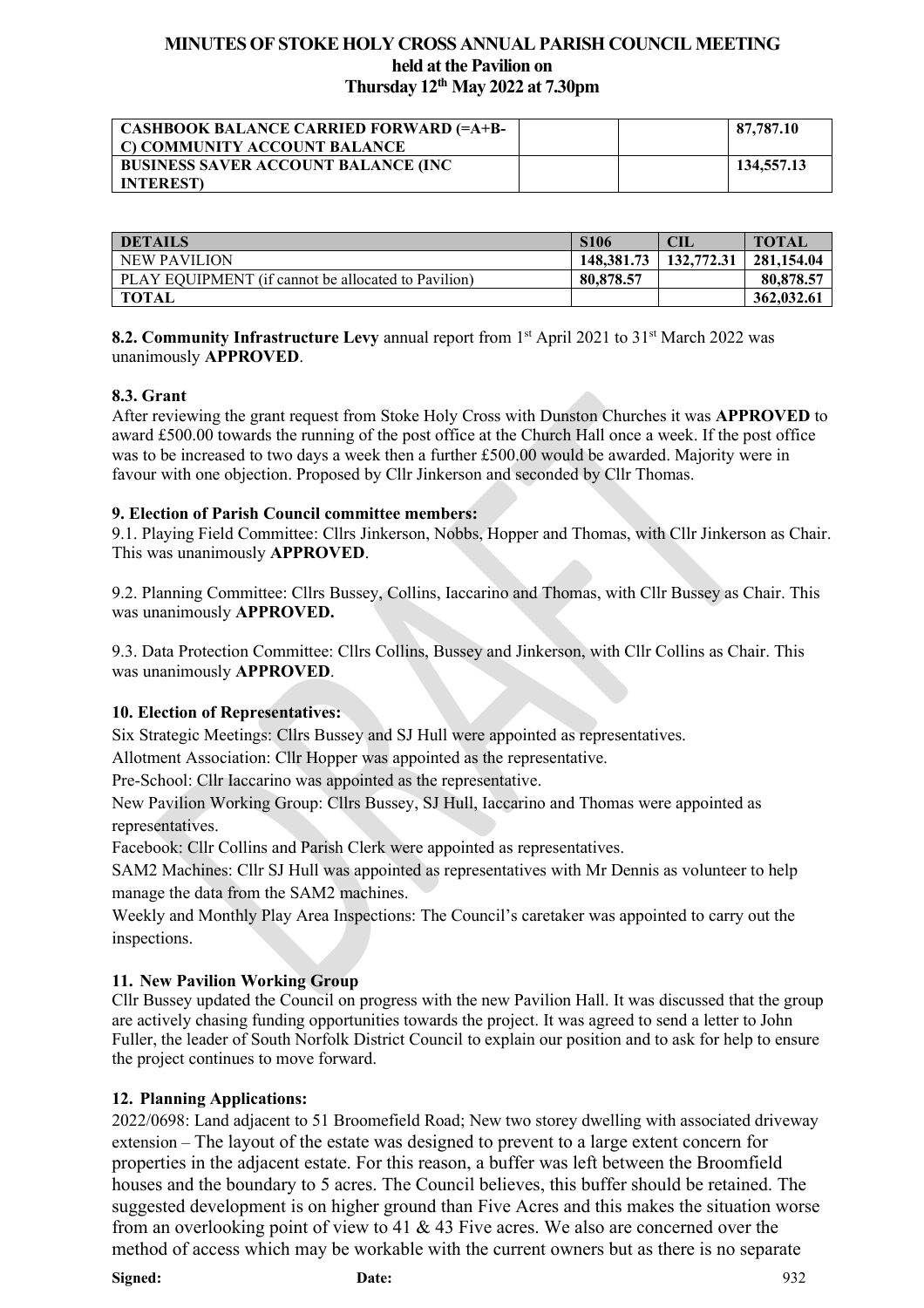access this is a potential problem for the future and believe it is another reason to refuse this application.. This application also creates over-development by varying the layout and density established as part of the planning process. We conclude therefore that this application should be REFUSED.

2022/0809: 45 Broomefield Road; Two storey rear extension – No objections.

## **13. Consultees Reports on Planning Applications:**

2022/0258: The Hayloft, 30A Poringland Road; single storey side extension – **Approved with conditions**.

2022/0352: 88 Norwich Road; first floor extension – **Approved with condtions**.

## **14. Clerk report and update on items not on the agenda**

- 14.1. The clerk confirmed she will continue to chase solicitors reference the transfer of the amenity  $\frac{1}{14.2}$  It was
- **14.2.** It was unanimously agreed to place the commemorative pandemic plaque to the village sign on Norwich Road. Cllr Bussey offered to install this.
- **14.3.** It was unanimously agreed for Cllr Jinkerson and the caretaker to attend the upcoming Play Inspection Training held at their offices on Thursday 14<sup>th</sup> July 10-1pm.
- **14.4.** A parishioner had asked the Council to consider installing a new dog bin next to the junction of Harrold Place and Long Lane. This request was refused due to a dog bin that is already in situ opposite the junction of Broomfield Road.
- **14.5.** The clerk notified the Council of the first stage consultation of the East Anglian Energy Enablement and highlighted its consultation period from  $21<sup>st</sup>$  April to  $16<sup>th</sup>$  June, correspondence was circulated to members.
- **14.6.** It was discussed in depth the land boundary dispute between the hedge / barbed wire boundary at 1-18 Long Lane and the fence boundary installed by Ingram Developers. It was agreed to send a letter to the home owners to clarifying the boundary.
- **14.7.** It was agreed to install a key safe to the Pavilion to make easier access to regular users to the Pavilion, the code to the safe will be changed monthly. Anyone hiring the Pavilion as a one off will still be asked to collect the key from the Chair.

## **15. Wildflower Meadow**

Cllr Jinkerson gave an update on the progress of the Wildflower Meadow. The schedule for conservation tasks and events were circulated for members review. It was noted that the wildflower meadow will have on going yearly costs for cutting and removing the risings.

## **16. Platinum Jubilee Working Group**

Cllr Collins gave an update on the progress of the village event for the Platinum Jubilee Celebrations. She reported that the Council had secured a grant from SNDC for the amount of £200.00. The clerk was tasked with checking the insurance cover for the fireworks display and bouncing castle. The clerk advised that verification of a valid certificate certifying that public liability is covered from all third party organisations is required. The clerk will apply for the Temporay Event Notice to meet legal requirements.

## **17. Date of the next Meeting**

The next Parish Council Meeting will be on Thursday 23<sup>rd</sup> June 2022 held at the Pavilion.

#### 18. Pursuant to s 1 (2) of the Public Bodies (Admission to Meetings) Act 1960 it is resolved that, **because of the confidential nature of the business to be transacted, the public and the press leave the meeting during consideration fo Staff Matters**

**18.1.** The clerk's resignation was acknowledged and it was agreed to advertise the position on NPTS and NALC websites. The clerk also recommended the post was circulated on the Norfolk clerks facebook page. The clerk was tasked with drafting an advert for the Council to approve prior to posting. **18.2**. It was **RESOLVED** to appoint Michael Beckett as caretaker at 4 hours a week, the clerk was tasked with validating their public liability cover.

**Signed: Date:** 933